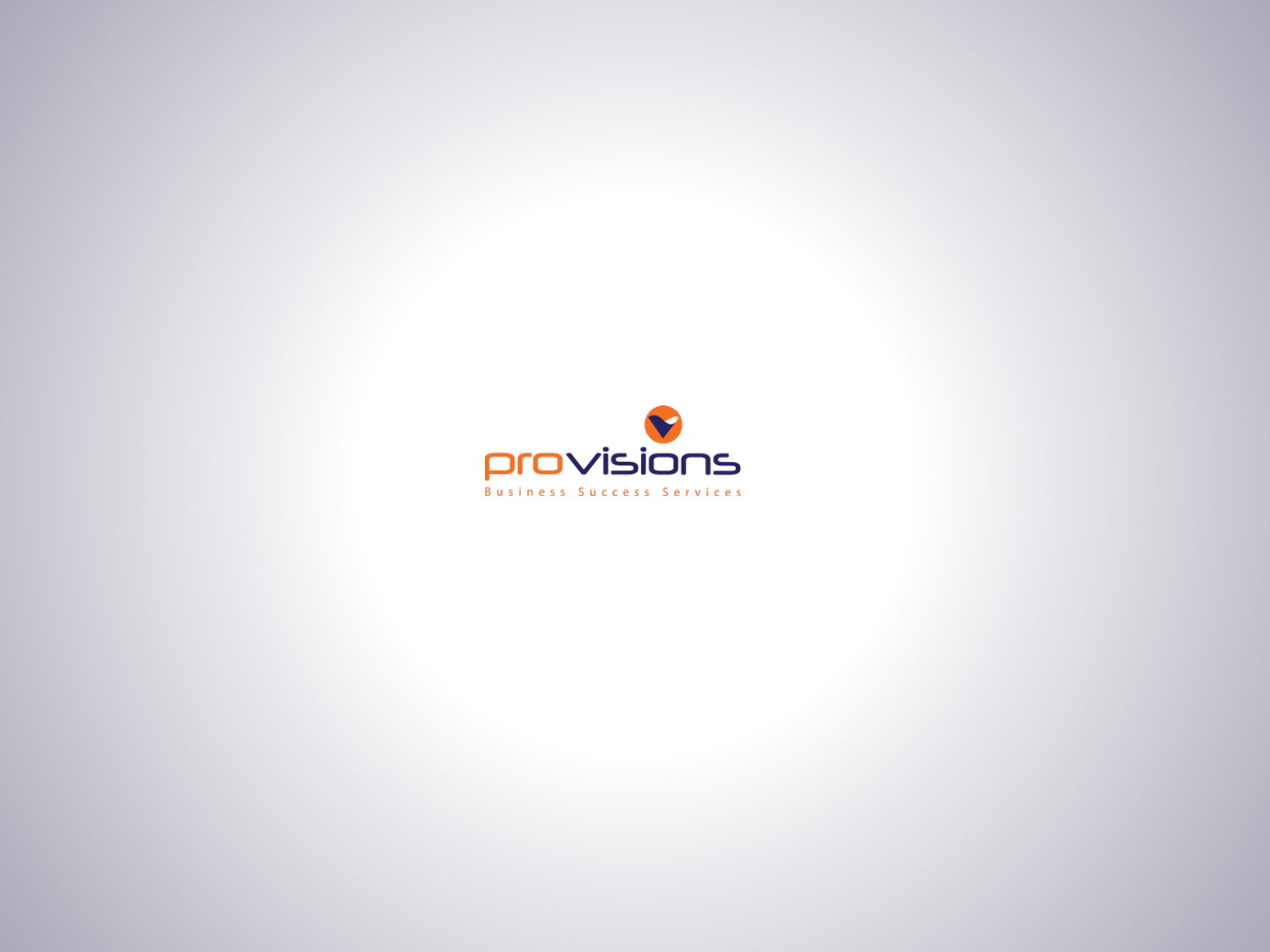

#### **ProVisions proposal to the market targeting healthy entrepreneurship**

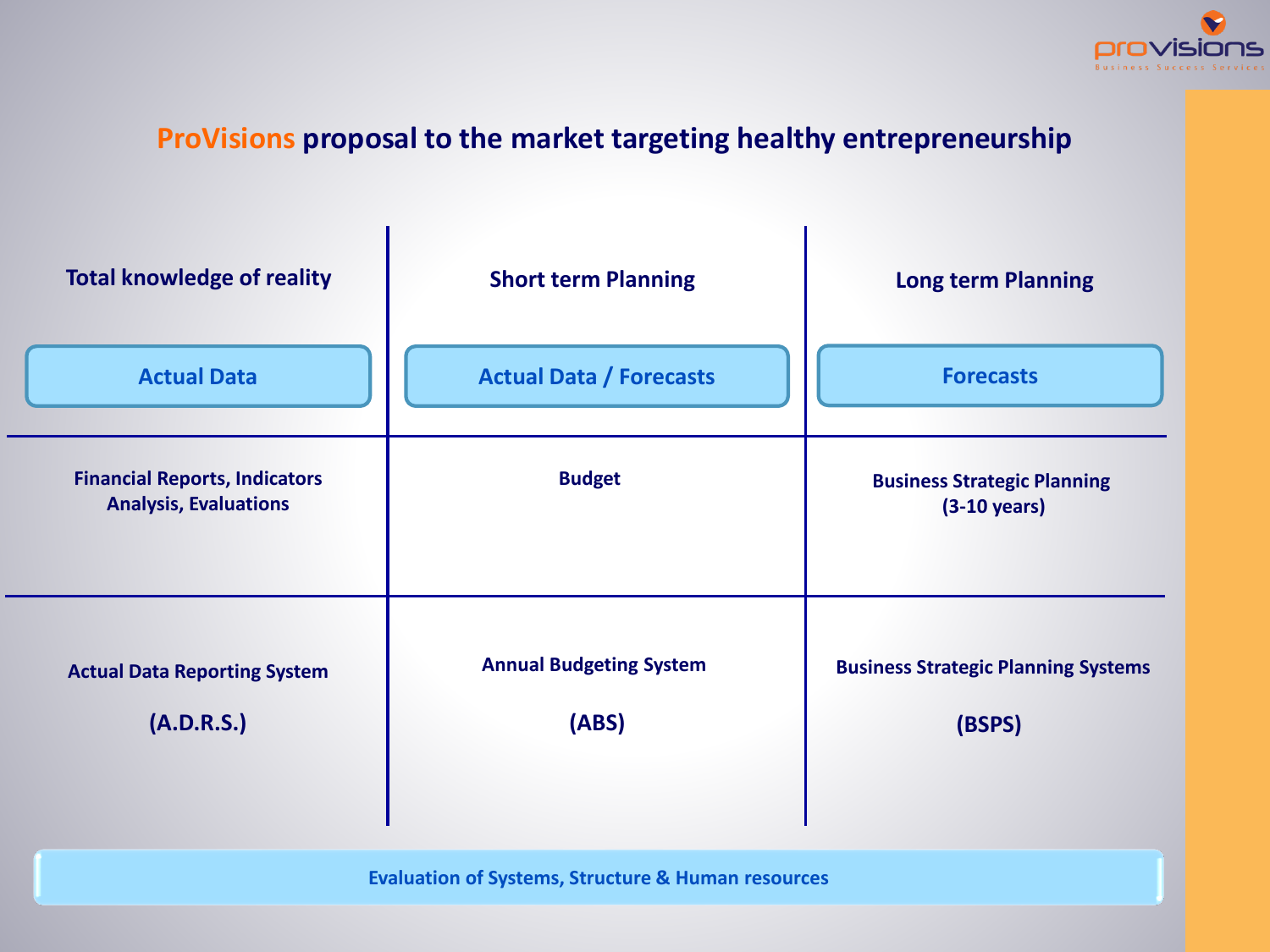### **The team**







**Konstantinos Xenos, Economist** (General Manager) **Panagiotis Panagopoulos, Economist** (Senior Account Manager) and **Costas Aggelakis, Industrial Engineer** (Business Senior Analyst)

as well as their team, is fully qualified and has many years of experience in financial services, information systems analysis, business planning and evaluations.

According to our reliability, our consistency and loyalty on costumer service, ProVisions is one of the best proposals in the financial services market.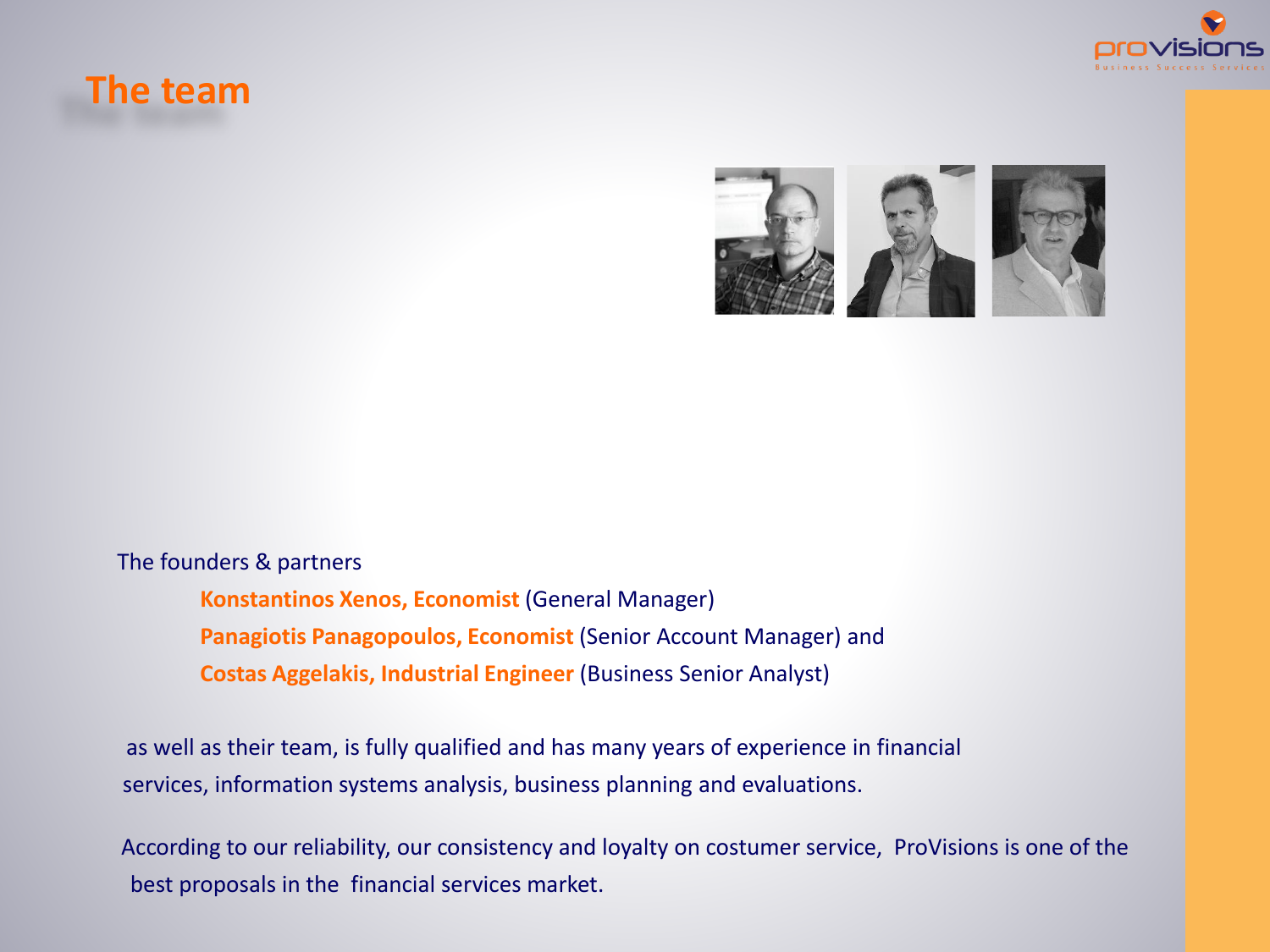### **Services**



- Financial Reports, Indicators & Evaluations
- Annual Budgeting Systems
- "Compass" Business Planning (1+10 years)
- Human Resources Evaluation
- "Start up" services (Business Planning, Legal formation, etc)
- Accounting and Tax Services
- Evaluation of Projects, Companies and Organisations
- Evaluation of Systems & Procedures
- Education & Training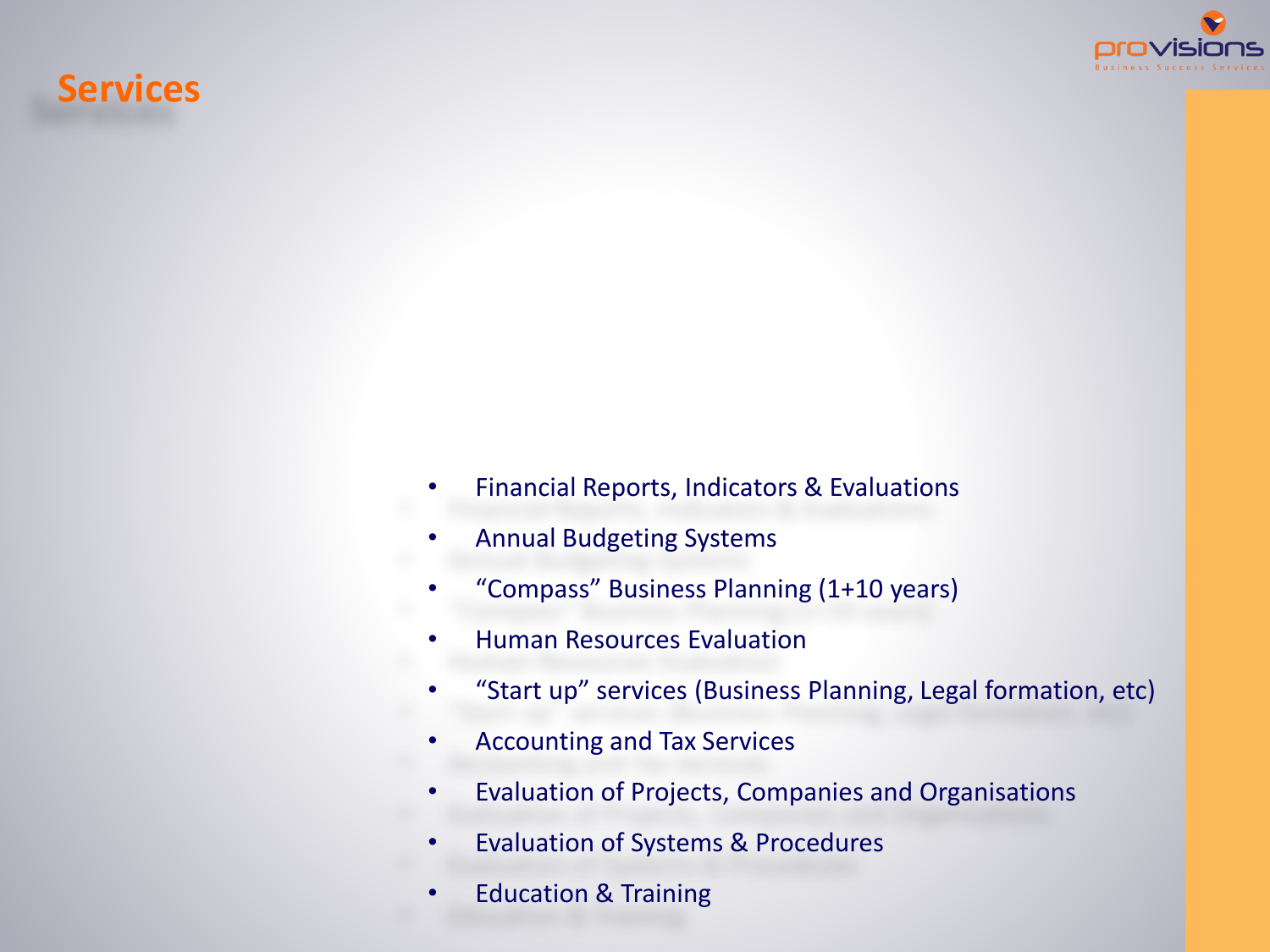### **Systems**



### • **Business Monitor (A.D.R.S.**)

- Full system of Management & Financial reporting, Statistical Analysis, Financial Indicators & evaluations based on actual accounting and non accounting data.
- **Past Performance Evaluation Systems (P.P.E.S.)**
	- Analysis & trends of Financial results, as well as, Indicators and evaluations based on historical data from the last 1-15 years.
- **Human Resources Application (H.R.A.)**
	- Cost & Benefits analysis of all people (employees & contractors) of a company.
- **Annual Budgeting Systems (A.B.S)**
	- For Commercial, Service, Production and Distribution companies.
- **Business Strategic Planning System (1+10 years) (B.S.P.S.)**
	- The absolute tool for Business Planning, with projections that include, Market shares, Financial Results, Balance sheets & Cash flow statements up to 10 years ahead
- **Management Tools**
	- Costing, Pricing
	- Production Design & Product planning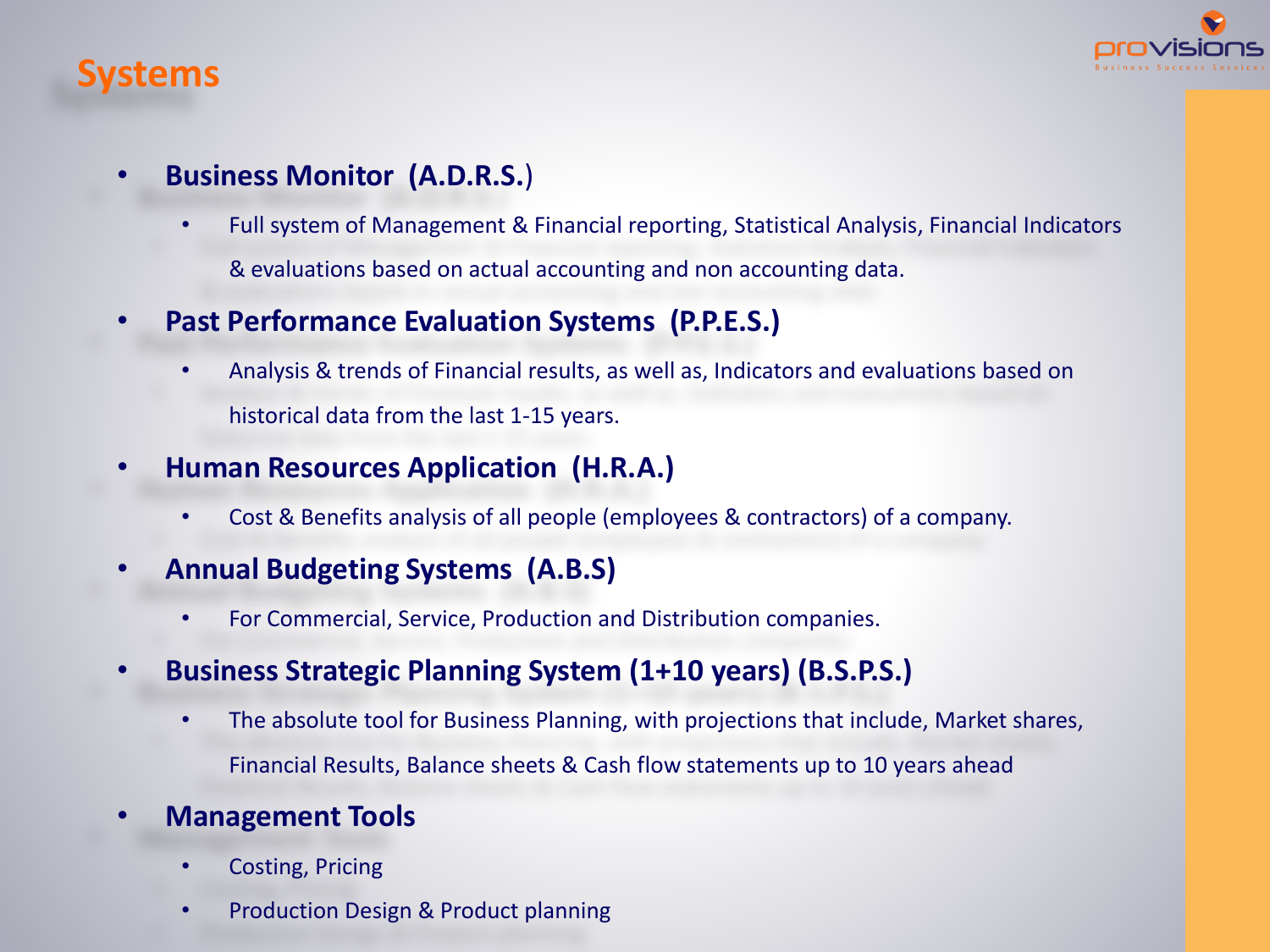# **Approach**



- Evaluation Phase
- Data Organisation
- Imprint of Current Status
- Planning the Future Actions
- Implementation of the Plan
- Evaluation of Activities

Establishing a partnership that will combine

- The human knowledge and
- The use of smart systems

in order to produce the appropriate knowledge about

- the past
- the present and
- the future of the organisation.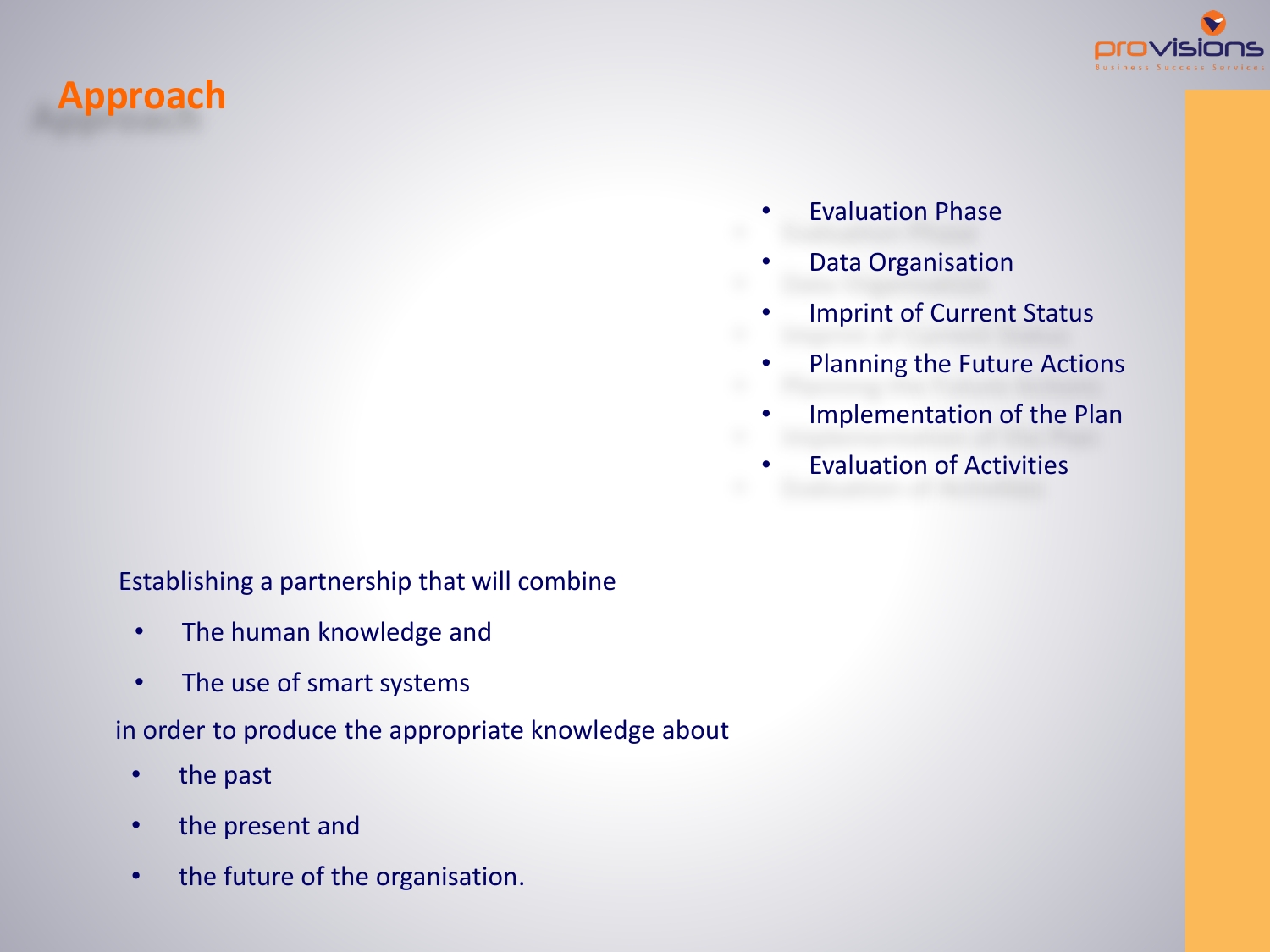

## **Advantages**

- Full knowledge of your financials
- Usage of Management tools
- The evaluation of your organization
- Monitoring your progress
- Realizing on time of opportunities & threats
- Training of the organization in the culture of knowledge and preparation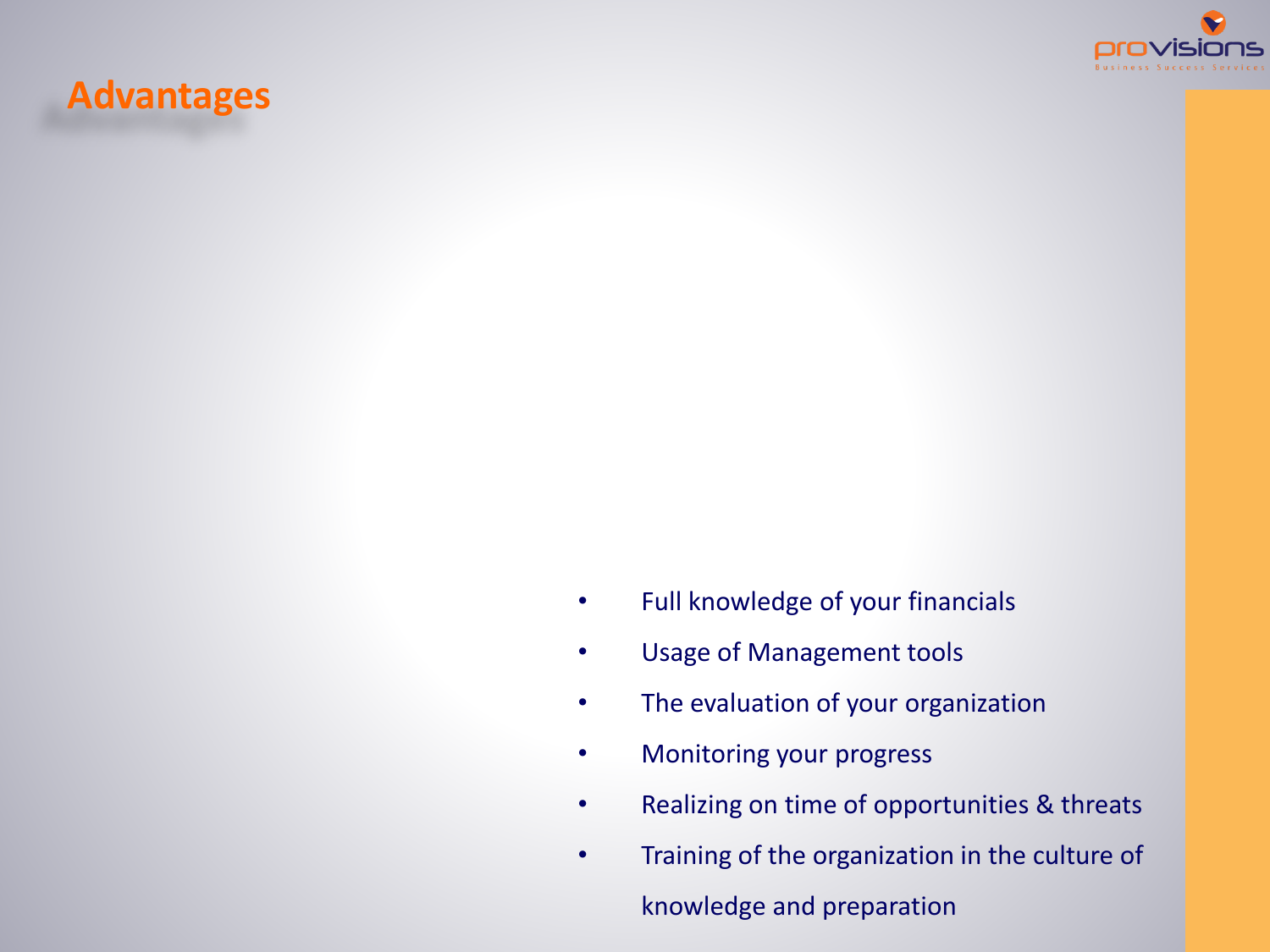## **Vision**



**Our Vision** is to become the model of collaboration, for healthy entrepreneurship, in the entire private and public community, in terms of diagnosis, planning, information, and monitoring of each organization from the first "day" of our collaboration and every "day" after that, in Greece, and not only.